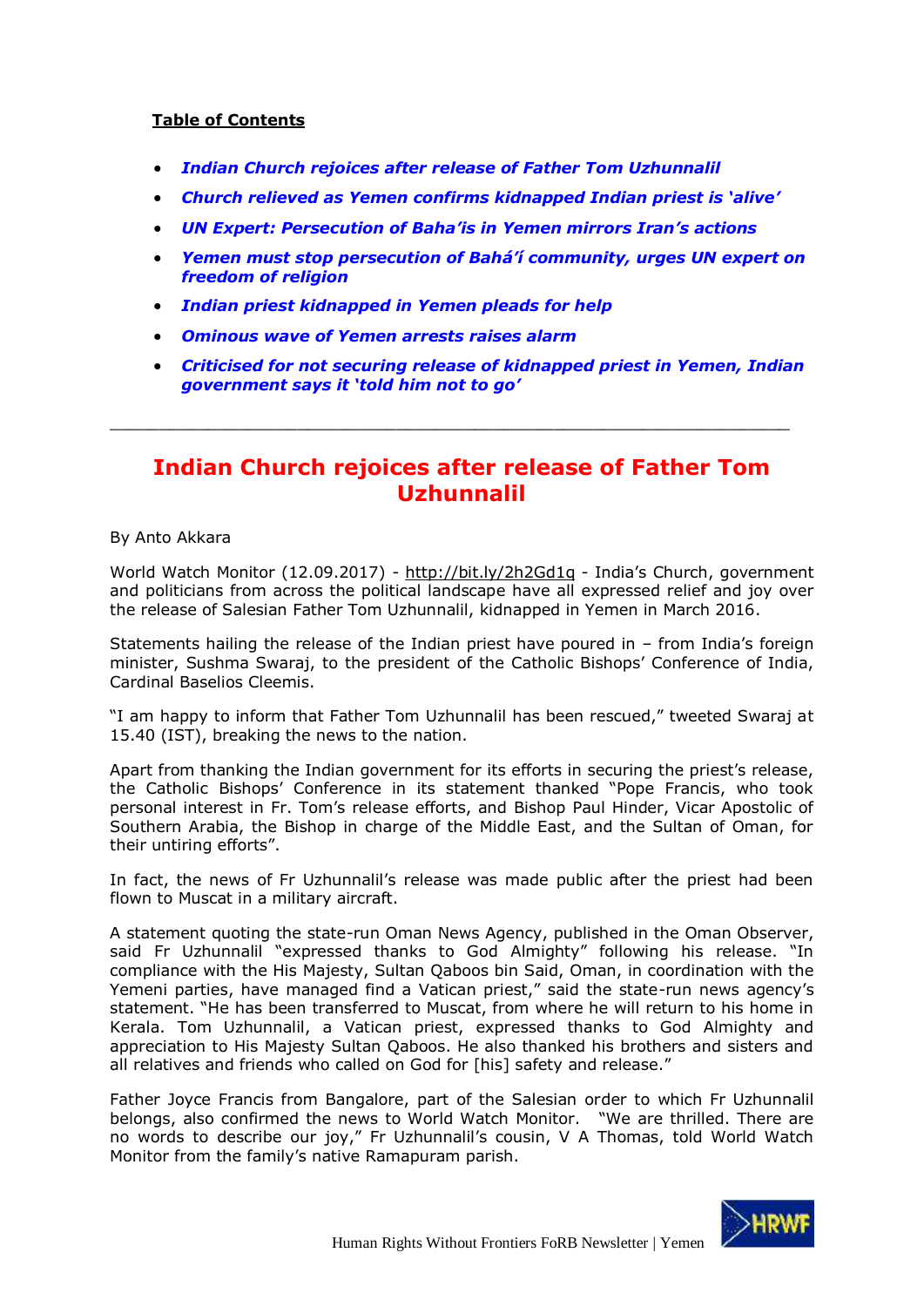"People are excited and distributing sweets," added Thomas, who had been headmaster to Fr Uzhunnalil when he was a student in the local Catholic school in the 1970s.

"I got the news from a contact in Muscat," Major Archbishop Cardinal George Alencherry, head of the Syro Malabar Church to which Fr Uzhunnalil belongs, told World Watch Monitor, after leading a thanksgiving prayer at the St Mary's Basilica in Kochi.

"Father Tom is now being taken to the Vatican," Cardinal Alencherry confirmed to World Watch Monitor, contrary to earlier news reports that he was being flown to Kerala.

Cardinal Alencherry had earlier called for special prayers and candlelit vigils after a video was released of the visibly ailing priest in captivity.

#### *Background*

Father Tom Uzhunnalil, 58, was [abducted](https://www.worldwatchmonitor.org/2016/03/gunmen-kill-4-nuns-and-12-others-in-yemen/) from the Missionaries of Charity home for the elderly in Aden on 4 March 2016. During the raid, unidentified gunmen killed four Indian nuns, two Yemeni female staff members, eight elderly residents and a guard.

Originally from the Indian state of Kerala, Fr Uzhunnalil had worked in Yemen for 14 years, moving to the care home in 2015 after Aden's Holy Family Church, where he served, was set on fire.

In March 2016, a false rumour circulated that the Islamic State group had crucified Fr Uzhunnalil on Good Friday. But then at Christmas 2016 a video of him in captivity surfaced, with the visibly unkempt and ailing priest – who is diabetic and has high blood pressure – urging the government of India and the Church to ensure his release.

That led to a series of assurances from the Indian government, while the Catholic Church organised several demonstrations, including a day of prayer and candlelit vigils, urging the government to ensure the kidnapped priest's safe release.

A second video appeal by the priest surfaced on the Internet in May 2017, with the priest stating that serious efforts had not been made by the Church or the government to ensure his release.

Fr Uzhunnalil, speaking slowly in English, said: "They are treating me well to the extent they are able. My health condition is deteriorating quickly and I require hospitalisation as early as possible."

In July 2017 Yemen confirmed to India's foreign minister that Fr Uzhunnalil was still "alive".

After the second video emerged, his cousin, VA Thomas, said his family had been "consistently pleading with everyone to ensure Fr Tom's release" and had called on several top government leaders.

Thomas added that he had led a four-member Uzhunnalil delegation to meet P Sathasivam, the Kerala Governor, along with Oommen Chandy, former chief minister of Kerala, on 31 May.

Three days earlier, the federal government had dispatched Richard Hay, a Christian Member of the Indian Parliament (who had been nominated by the ruling BJP government), to the family in Palai, to assure them that the government was making serious efforts "to bring the back the priest home safely".

#### *Christianity in Yemen*

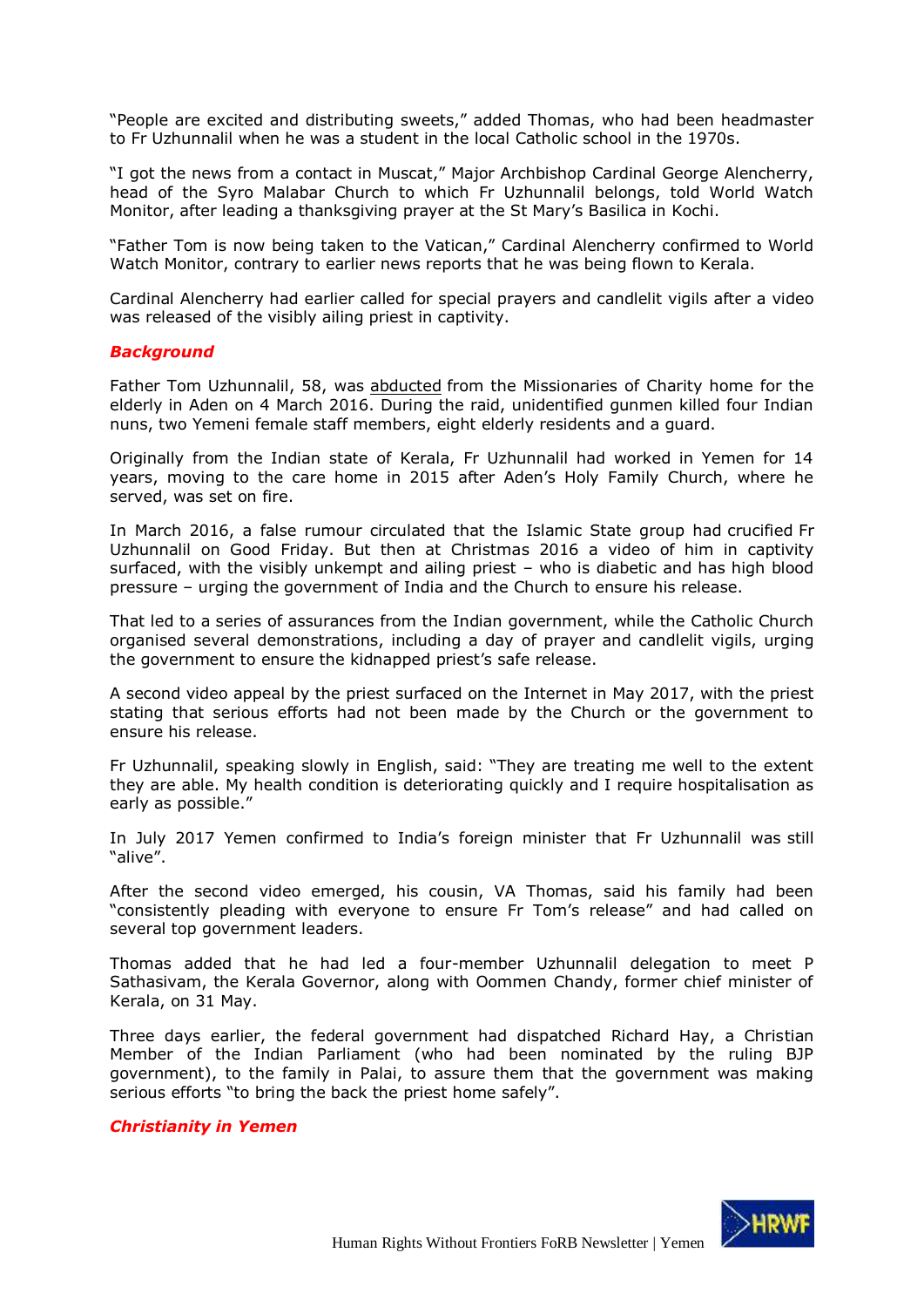Following the March 2016 attack, initial media reports blamed Ansar al-Sharia, but the Islamist group, which is linked with Al-Qaeda, denied responsibility. Later, the attack was blamed on the Islamic State group.

Militants from both IS and Al-Qaeda in the Arabian Peninsula have exploited the chaos and lawlessness prevailing nationwide since Yemen's civil war erupted in 2015.

"We knew that the situation was difficult and that the sisters were running a certain risk," Bishop Paul Hinder, apostolic vicar of the Arabian Peninsula, said after the four nuns were murdered.

"The Missionaries of Charity died as martyrs," he told Catholic News Agency. "For me there is no doubt that the sisters have been victims of hatred - hatred against our faith."

He added that he believed they were targeted because certain radical groups in Yemen "simply do not support the presence of Christians who serve the poorest of the poor".

However, he said this violent Islamist attitude "obviously goes against the mainstream thought of the Yemeni people, the majority of whom appreciate the presence of the Missionaries of Charity as well as their dedicated service to the poor".

Back in July 1998, three sisters of the Missionaries of Charity were shot dead by a Muslim extremist near the nuns' clinic for the elderly and impoverished in Hodeidah. The apprehended killer, who told police he would "go to heaven for this deed", accused the nuns of trying to convert Yemenis to Christianity.

Four of Mother Teresa's convents were set up in Yemen after the invitation of the then northern government in 1973. The Catholic sisters still serving in these convents in Hodeidah, Taiz, Sanaa and Aden care for mentally and physically challenged children and elderly people.

## <span id="page-2-0"></span>**Church relieved as Yemen confirms kidnapped Indian priest is 'alive'**

By Anto Akkara



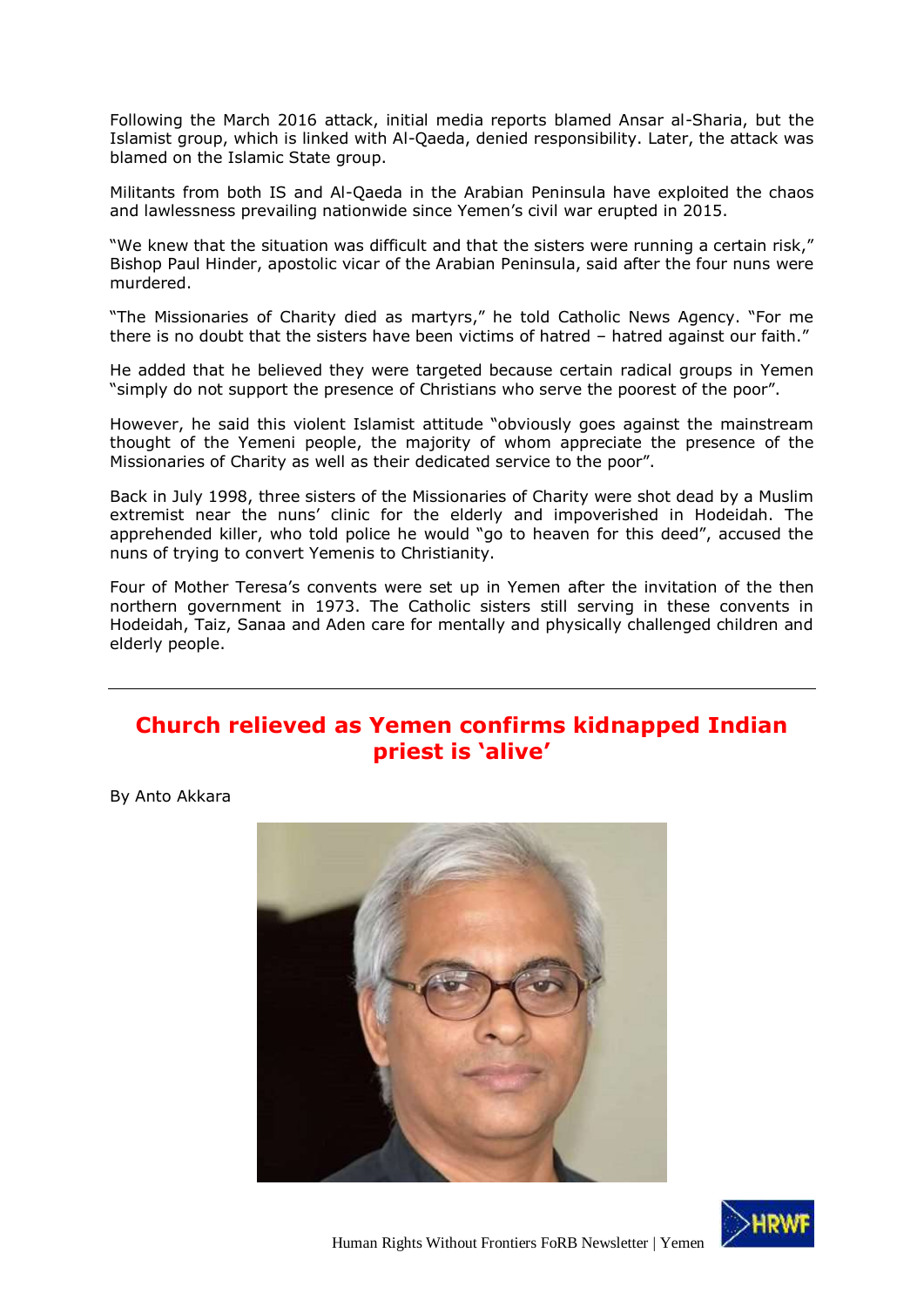World Watch Monitor (14.07.2017) - http://bit.ly/2tVLKqq - The Church in India, especially in the southern state of Kerala, is breathing a sigh of relief after Yemen confirmed to India's foreign minister that Catholic missionary Father Tom Uzhunnalil, kidnapped in Yemen in March 2016, is "alive".

"We are thrilled to hear that good news," Cardinal George Alencherry, Major Archbishop of the autonomous Syro-Malabar Church, to which the kidnapped priest belongs, told World Watch Monitor.

Abdulmalik Abduljalil Al-Mekhlafi, Deputy Prime Minister of Yemen, broke the news to Sushma Swaraj, Indian External Affairs (foreign) Minister on 12 July when they met for bilateral talks in the Indian capital.

"We are very hopeful now. The news brings great joy to us," V A Thomas, first cousin of the kidnapped priest, told World Watch Monitor from their home in Ramapuram, near Palai, in the Christian heartland of Kerala.

#### *"We are very happy with the developments and hope he will be released soon."*

### *V A Thomas*

Father Uzhunnalil, 58, was [kidnapped on 4 March in Aden in Yemen,](https://www.worldwatchmonitor.org/2016/03/gunmen-kill-4-nuns-and-12-others-in-yemen/) from the Missionaries of Charity home for the elderly. Four nuns were murdered, along with 12 others, during the attack by unidentified gunmen.

While a first false rumour was of the [crucifixion of the kidnapped priest o](https://www.worldwatchmonitor.org/2016/04/priests-crucifixion-rumours-false-says-indias-foreign-minister/)n Good Friday 2016, a video of him in captivity surfaced around Christmas 2016, with the visibly unkempt and ailing priest urging the government of India and the Church to ensure his release from captivity.

That led to a [series of assurances f](https://www.worldwatchmonitor.org/2017/01/criticised-for-not-securing-release-of-kidnapped-priest-in-yemen-indian-government-says-it-told-him-not-to-go/)rom the government of India, while the Catholic Church organised several demonstrations, including a day of prayer and candlelit vigils, urging the government to ensure the kidnapped priest's safe release.

A [second video appeal b](https://www.worldwatchmonitor.org/coe/priest-kidnapped-in-yemen-appeals-for-help-in-new-video/)y the priest surfaced on the Internet in May, with the priest stating that serious efforts have not been made by the Church or the government to ensure his release. "They are treating me well to the extent they are able," Fr Uzhunnalil said slowly in English. "My health condition is deteriorating quickly and I require hospitalisation as early as possible."

"In that video appeal, Father Tom had even requested us [his family] to put pressure [on the government] to ensure his release," said his cousin, V A Thomas, who was also headmaster to Father Uzhunnalil when he was a student at the local Catholic school in the 1970s.

The extended Uzhunnalil family clan, Thomas pointed out, had been "consistently pleading with everyone to ensure Fr Tom's release" and have called on several top government leaders.

After the second video emerged, Thomas said that he led a four-member Uzhunnalil delegation to meet P Sathasivam, the Kerala Governor, along with Oommen Chandy, former chief minister of Kerala, on 31 May.

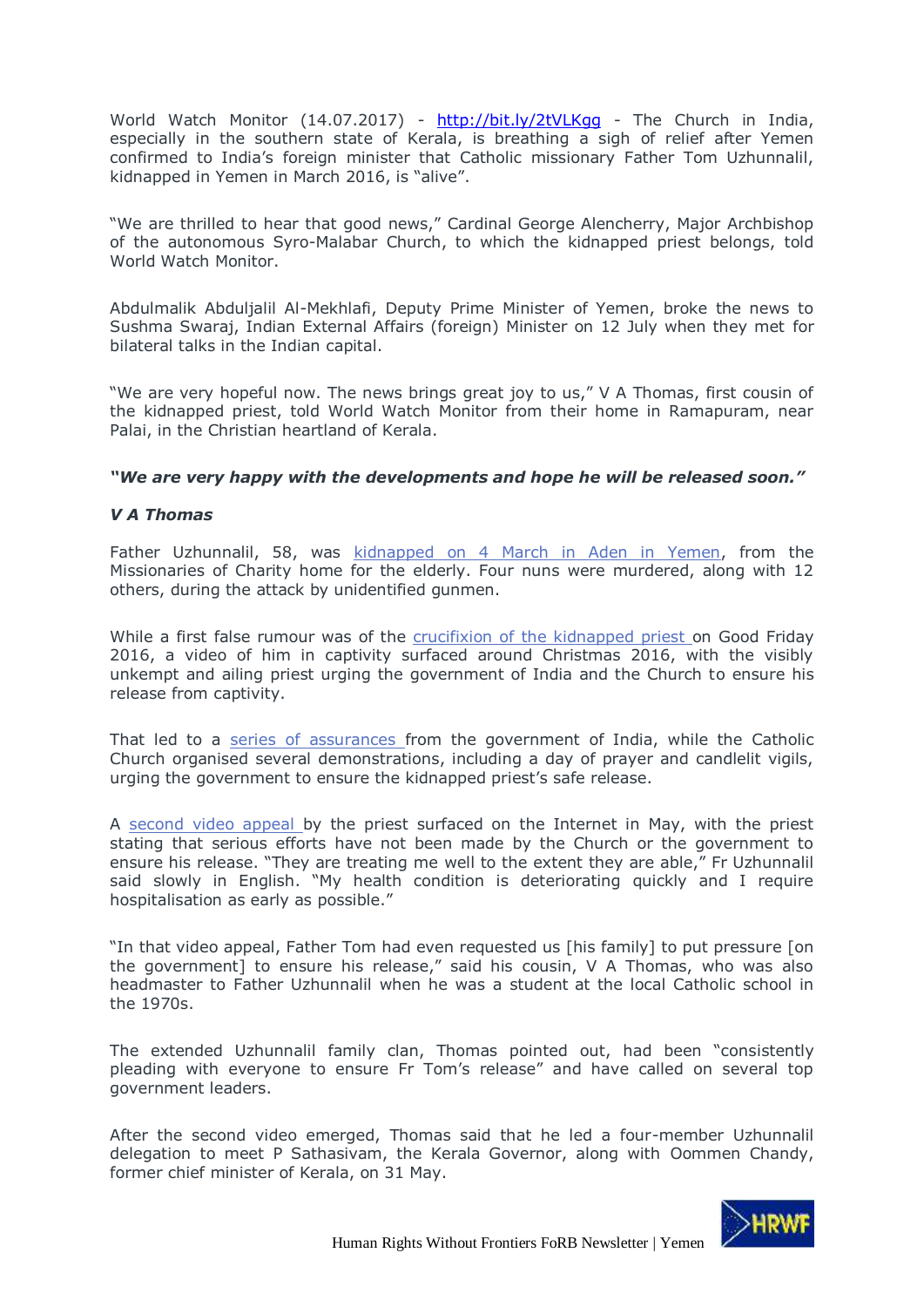

Ex-Kerala Chief Minister Oommen Chandy leads an Uzhunnalil family delegation to meet P Sathasivam, Governor of Kerala, to plead for Father Tom Uzhunnalil's release, 31 May, 2017

Three days earlier, the federal government had dispatched Richard Hay, a Christian Member of the Indian Parliament (who'd been nominated by the ruling BJP government), to the family in Palai, to assure them that the government was making serious efforts "to bring the back the priest home safely".

"We are very happy with the developments and hope he will be released soon," Thomas said.

However, he added that "due to the big public interest in the safety of Fr Tom, there are reports that the demands of the kidnappers have gone up".

The External Affairs Ministry in its press statement said that the foreign minister has "stressed the government's concern for the safety and well-being of Father Tom

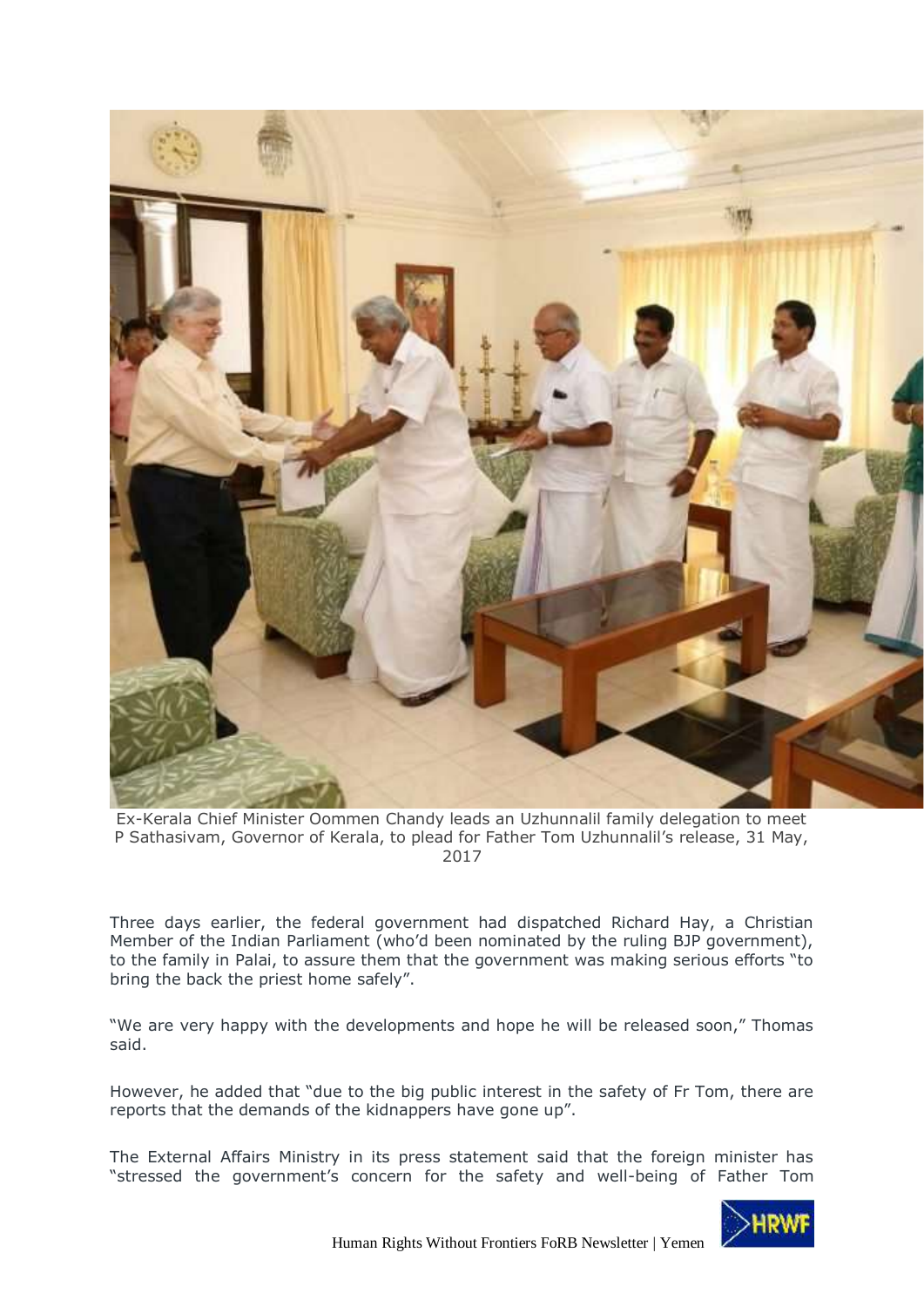Uzhunnalil … and reiterated the request for continued assistance from the Yemeni authorities in securing his safe and early release".

According to reports, terror groups such as Al-Qaeda and the Islamic State are said to have bases in parts of Yemen, resulting in instability in the country.

## <span id="page-5-0"></span>**UN Expert: Persecution of Baha'is in Yemen mirrors Iran's actions**

Baha'i International Community (29.05.2017) - <http://bit.ly/2rjWBQ3> - In a statement issued on Monday, 22 May, the UN Special Rapporteur on religious freedom highlighted the striking resemblance of recent assaults against the Baha'is in Yemen to that of the persecution of the Baha'is in Iran.

"The recent escalation in the persistent pattern of persecution of the Baha'i community in Sana'a mirrors the persecution suffered by the Baha'is living in Iran," said Ahmed Shaheed, the United Nations Special Rapporteur on freedom of religion or belief.

"The harassment against the Bahá'ís, as religious minorities, seems to persist, if not worsen amounting to religious persecution in Yemen," the human rights expert said.

In April, the authorities called for the arrest of over 25 Baha'is, many of whom are prominent members of the Baha'i community and assist with the organization of the community's affairs, under extraordinary accusations which include helping poor families, showing kindness, and displaying rectitude of conduct in order to attract people to the Baha'i Faith. Since then, and through increasingly subversive methods, including kidnappings conducted by plainclothes agents, four more Baha'is have been arrested, including Mr. Walid Ayyash, a prominent Yemeni tribal leader. As of 25 May, the authorities have detained seven Baha'is and denied them necessary medical attention.

These disturbing events constitute the latest acts in a series of assaults heaped upon the Yemeni Baha'i community. These include the 2013 arrest and ongoing court case of Mr. Hamed bin Haydara, as well as the mass arrest of over 60 participants, half of whom were Baha'is, at an educational gathering in 2016. Mr. Keiwan Qaderi, who was among those arrested, has been in prison for over eight months. More recently, on 5 April, an employee of an international organization who is a Baha'i was arrested in Sana'a simply because of his faith.

"The new wave of court summons and arrest orders appears to be an act of intimidation pressuring the Yemeni Bahá'ís to recant their faith," Dr. Shaheed stated. "It is unacceptable for anyone, including persons belonging to religious minorities, to be targeted or discriminated based on religion or belief," he added.

Multiple independent sources have, since 2016 and through their conversations with various officials in Yemen, repeatedly confirmed that Iranian authorities are directing efforts to persecute the Baha'is in Yemen. Specifically, Mr. Rajeh Zayed who is from the Prosecution Office and has displayed inimical behaviors against the Bahá'í community over several years, the Political Security Office, as well as high-ranking authorities in the National Security Office are known to be involved in the recent persecution against the Bahá'ís. In addition, such high-ranking authorities have been repeatedly reported as receiving instructions from Iran in order to persecute the Bahá'í community.

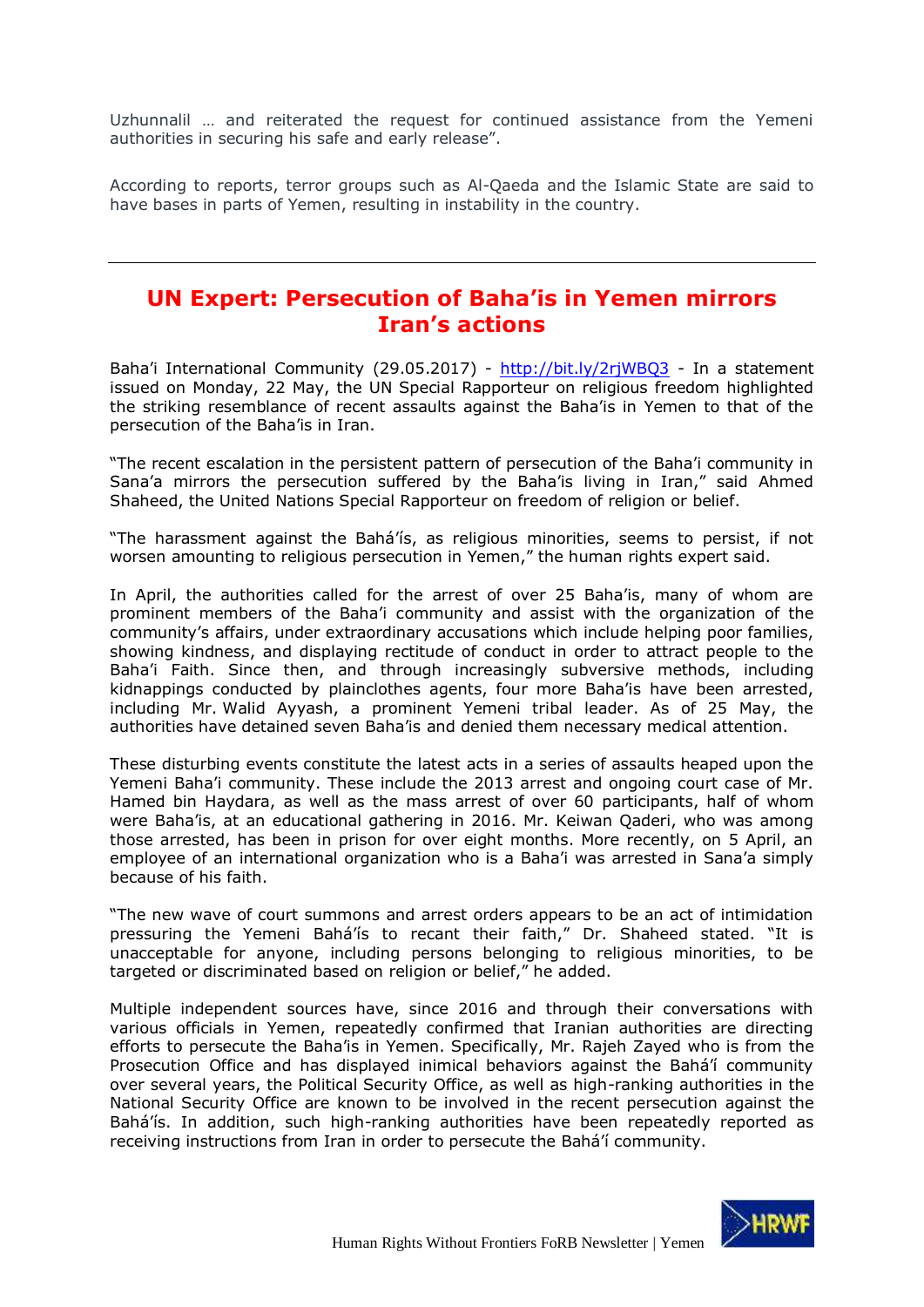Diane Ala'i, a Representative of the Baha'i International Community in Geneva further commented "for the authorities in Iran to systematically persecute fellow citizens because of their belief is appalling", and she added, "but for those same authorities to also persecute citizens of other countries outside of Iran, particularly in a country facing a mounting humanitarian crisis, is utterly contemptible."

Iranian involvement in the persecution of the Baha'is in Yemen is consistent with a general policy aimed at dealing with "The Baha'i Question" as outlined in a once secret 1991 government memorandum.

That memorandum, endorsed by Iran's Supreme Leader, outlines a wide range of economic, educational, and social measures aimed at "blocking the development" of the Iranian Baha'is. It also explicitly states the intention of Iranian authorities to "confront and destroy their [the Baha'is'] cultural roots outside the country [Iran]".

"Such persecution, however, comes against the will of a local population, which has demonstrated an unprecedented level of support for the Baha'is," commented Ala'i.

In the most recent show of solidarity, hundreds of Yemenis—led by tribal leaders and human rights activists—gathered on the morning of 15 May 2017 to denounce the recent call for the arrests of several Yemeni Baha'is, among them Mr. Walid Ayyash, a prominent tribal leader, and to demand their immediate release.

During the peaceful demonstrations, Mr. Zayed threatened the crowd with a weapon and attempted to incite violence against those present. He reportedly stated that "today, blood will reach the knees". He then ordered the security forces to shoot at the protestors.

Despite the subsequent shooting that ensued, the crowd remained peaceful. Fortunately, no one was severely hurt in the incident.

Following this event, tribal leaders issued a statement calling for the release of Mr. Ayyash, detailing the events of 15 May, and requesting the judiciary to prosecute Mr. Zayed for "his intentional harm of Sheikh Walid Ayyash and his friends, and continuation of physical harm and suspicion of attempted murder," as well as "the explicit assault with live ammunition of nonviolent citizens participating in a peaceful protest, and the violent acts that could have led to a disaster costing the lives of scores of people."

## **Yemen must stop persecution of Bahá'í community, urges UN expert on freedom of religion**

<span id="page-6-0"></span> $\_$  , and the set of the set of the set of the set of the set of the set of the set of the set of the set of the set of the set of the set of the set of the set of the set of the set of the set of the set of the set of th

OHCHR (22.05.2019) - <http://bit.ly/2sdI8Fc> - "The recent escalation in the persistent pattern of persecution of the Bahá'í community in Sana'a mirrors the persecution suffered by the Bahá'ís living in Iran," said today the United Nations Special Rapporteur on freedom of religion or belief, Ahmed Shaheed. "Many Yemeni Bahá'í families in Sana'a have left their homes and live in constant fear," he warned.

"The harassment against the Bahá'ís, as religious minorities, seems to persist, if not worsen amounting to religious persecution in Yemen," the human rights expert said. "It is unacceptable for anyone, including persons belonging to religious minorities, to be targeted or discriminated based on religion or belief."

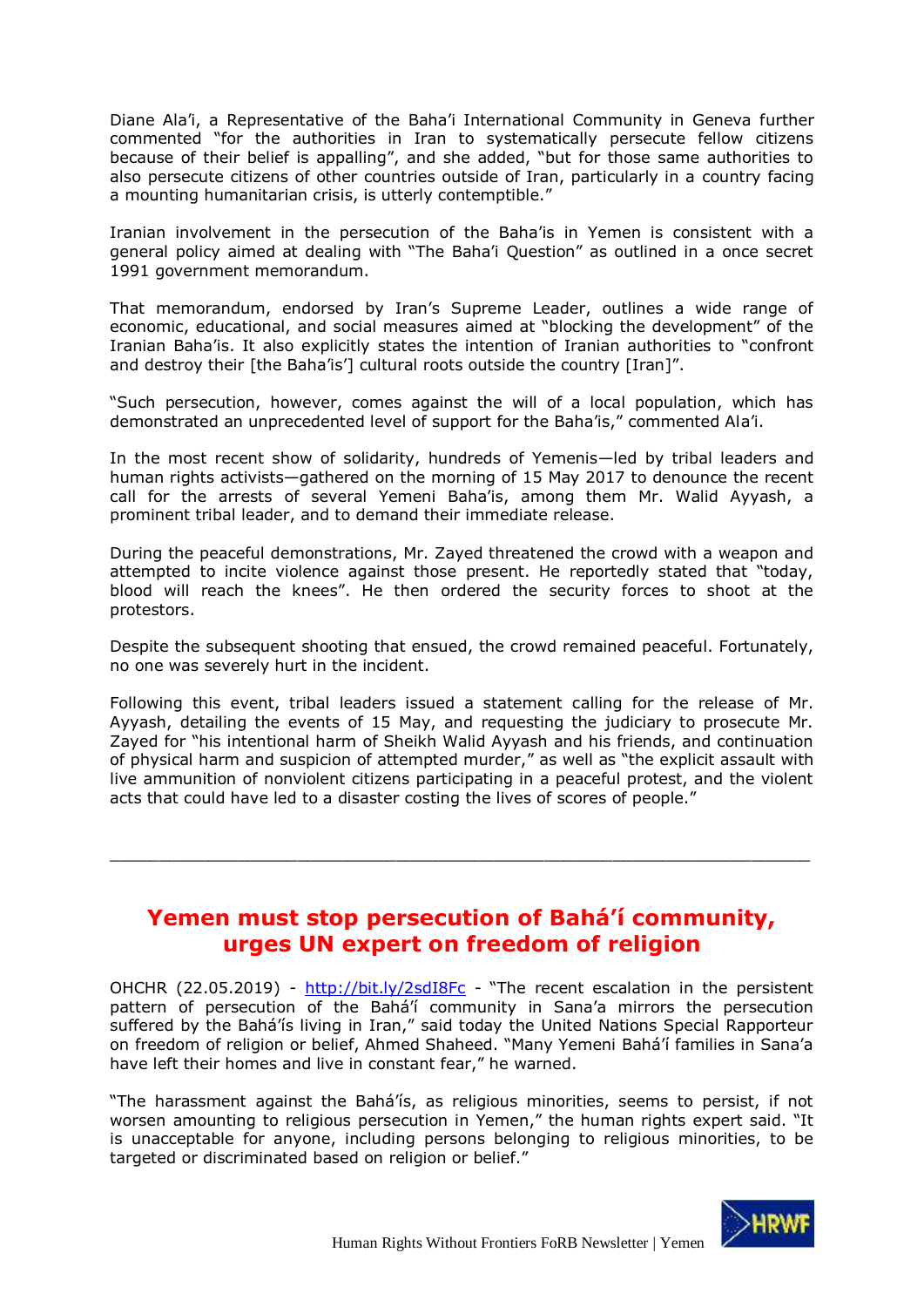Mr. Shaheed's warning comes after the Public Prosecutor reportedly summoned on 17 April 2017 at least thirty Yemeni Bahá'ís by phone to appear in court. At the same time, the authorities in Sana'a issued arrest orders of at least twenty-five Bahá'ís, pressuring them to recant their faith.

In addition, two Yemeni Bahá'ís, Walid Ayyash and Mahmood Humaid, were reportedly arrested by political security officers at a check point near the city border of Hudiedah. Their whereabouts are unknown since their arrests.

"The new wave of court summons and arrest orders appears to be an act of intimidation pressuring the Yemeni Bahá'ís to recant their faith," the Special Rapporteur said. "The Yemeni authorities, including the de facto authorities in Sana'a, have failed to respond to the call made by my predecessor and other UN independent experts last year."

"The Houthi de facto authorities in Sana'a must stop summoning or arresting the Bahá'ís and immediately release all Bahá'ís arbitrarily detained," he stressed. "They must also start an inquiry into the disappearances of Mr. Ayyash and Mr. Humaid, and provide details of the investigation."

The expert furthermore recalled the case of Hamid Kamali Bin Haydara, arrested in 2013, and remains incarcerated in the National Security Prison for 'compromising the independence of the Republic of Yemen', including spreading the Bahá'í faith in the Republic of Yemen. His trial has been postponed on numerous occasions up till 1 August 2017. The expert also urged for the release of two other Bahá'ís, Kaiwan Mohamed Ali Qadri and Pazhohesh Sana'i who remain detained since their arrests.

The Special Rapporteur reminded the Yemeni Official Government and the de facto authorities in Sana'a that the right to freedom of conscience, thought, religion or belief is a non-derogable right under any circumstance. To this end, he further reminded both official and de facto authorities of the right of persons not to be arbitrarily detained for exercising religious freedom or for belonging to a religious minority.

Mr. Ahmed Shaheed (the Maldives) was appointed as Special Rapporteur on freedom of religion or belief by the UN Human Rights Council in 2016. Mr. Shaheed is a Visiting Professor at Essex University, UK; a former member of the Maldivian presidential Commission Investigating Corruption; and a foreign policy advisor to the President of the Maldives. He was Foreign Minister of the Maldives from 2005 to 2007 and from 2008 to 2010. He led the country's efforts to sign and ratify all nine international human rights Conventions and to implement them in law and practice. Mr. Shaheed is the former Special Rapporteur on the situation of human rights in Iran.

Special Rapporteurs are part of what is known as the Special Procedures of the Human Rights Council. Special Procedures, the largest body of independent experts in the UN Human Rights system, is the general name of the Council's independent fact-finding and monitoring mechanisms that address either specific country situations or thematic issues in all parts of the world. Special Procedures' experts work on a voluntary basis; they are not UN staff and do not receive a salary for their work. They are independent from any government or organization and serve in their individual capacity.

 $\_$  , and the set of the set of the set of the set of the set of the set of the set of the set of the set of the set of the set of the set of the set of the set of the set of the set of the set of the set of the set of th

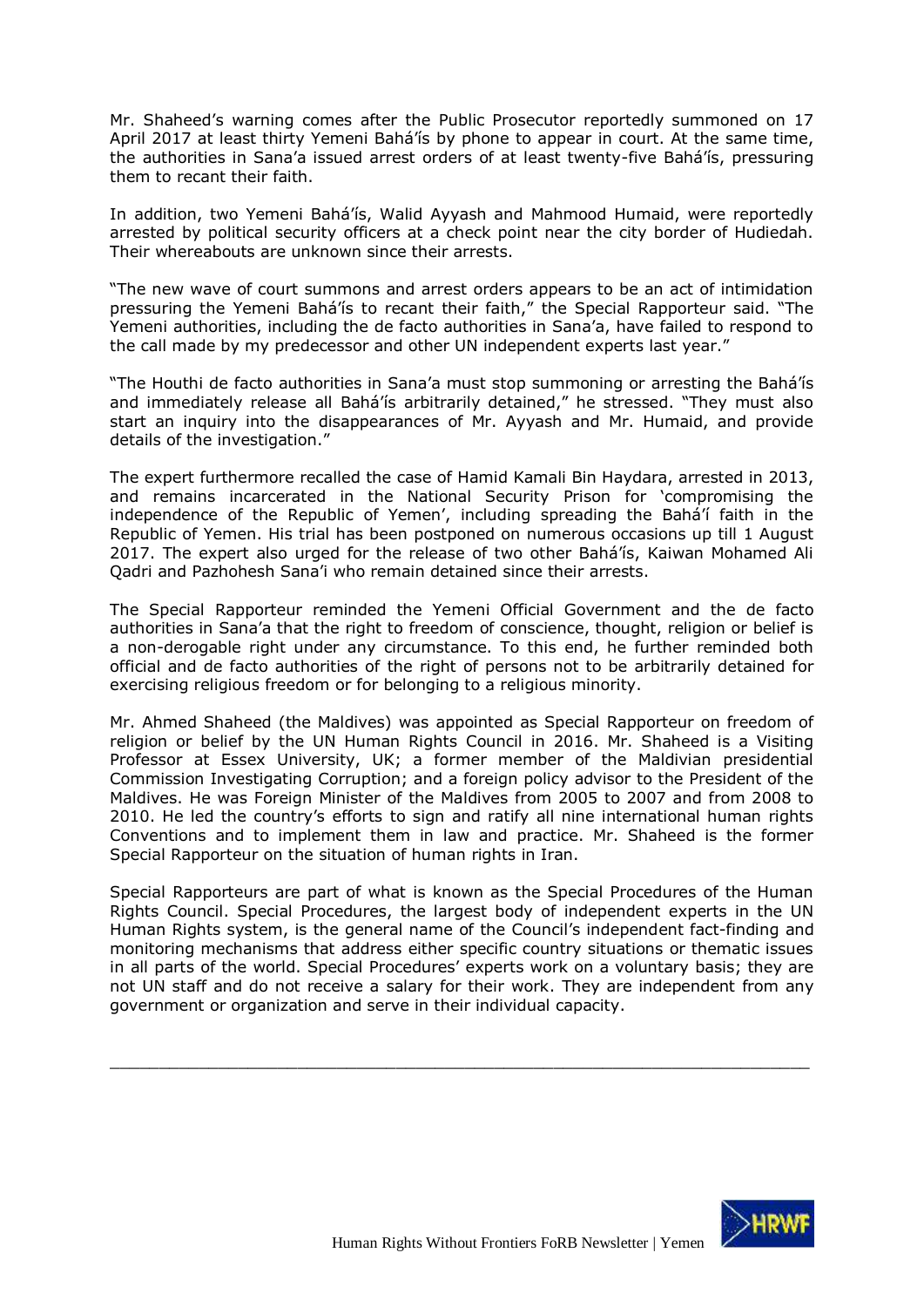# **Indian priest kidnapped in Yemen pleads for help**

<span id="page-8-0"></span>UCA News (11.05.2017) - <http://bit.ly/2q9vlo5> - Indian Salesian Father Tom Uzhunnalil, kidnapped in Yemen more than a year ago has pleaded for the Indian government and the Catholic Church to do more to secure his release in a video message.

The video was posted on YouTube by the news site Aden Time May 8; Father Uzhunnalil is shown seated with a cardboard sign with the date April 15, 2017, Catholic News Service reported.

A similar video was posted in December.

An official at the Apostolic Vicariate of Southern Arabia, which includes Yemen, said May 9 the person in the video is the kidnapped Salesian.

Father Uzhunnalil was kidnapped in Aden March 4, 2016, in an attack in which four Missionaries of Charity and at least 12 others were killed at a home for the aged.

In the new video, Father Uzhunnalil began by thanking "my dear family people" for their messages of concern.

Without describing his captors or referring to them as such, he said, "they are treating me well to the extent that they are able."

"My health condition is deteriorating quickly and I require hospitalization as early as possible," he said.

Father Uzhunnalil said his captors have contacted Indian government authorities "several times" and the replies, which he said he has seen, were "very, very poor."

"They also contacted the bishop, bishop of Abu Dhabi," he said. "There, too, the response was not encouraging. Neither the bishop nor the Indian government authorities ask them what they really want to get me released. It is a poor response, and I am sad about that."

Asking his family and friends to pressure the authorities, he said, "Please, please, do what you what you can to get me released. May God bless you for that."

[View the video here](https://youtu.be/inZfY18joYY)

## **Ominous wave of Yemen arrests raises alarm**

<span id="page-8-1"></span>Baha'i World News Service (21.04.2017) - <http://bit.ly/2pTMAe6> - Orders for the arrest of at least 25 Baha'is have been issued by certain authorities in Sana'a who are harassing the Yemeni Baha'is and pressuring them to recant their faith.

The baseless and nonsensical accusations levelled against the Baha'is include showing kindness and displaying rectitude of conduct in order to attract people to their Faith. These accusations bear a striking resemblance to those encountered by the Baha'is in Iran, and in fact, reports indicate the influence of Iranian authorities behind incidents transpiring in Yemen.

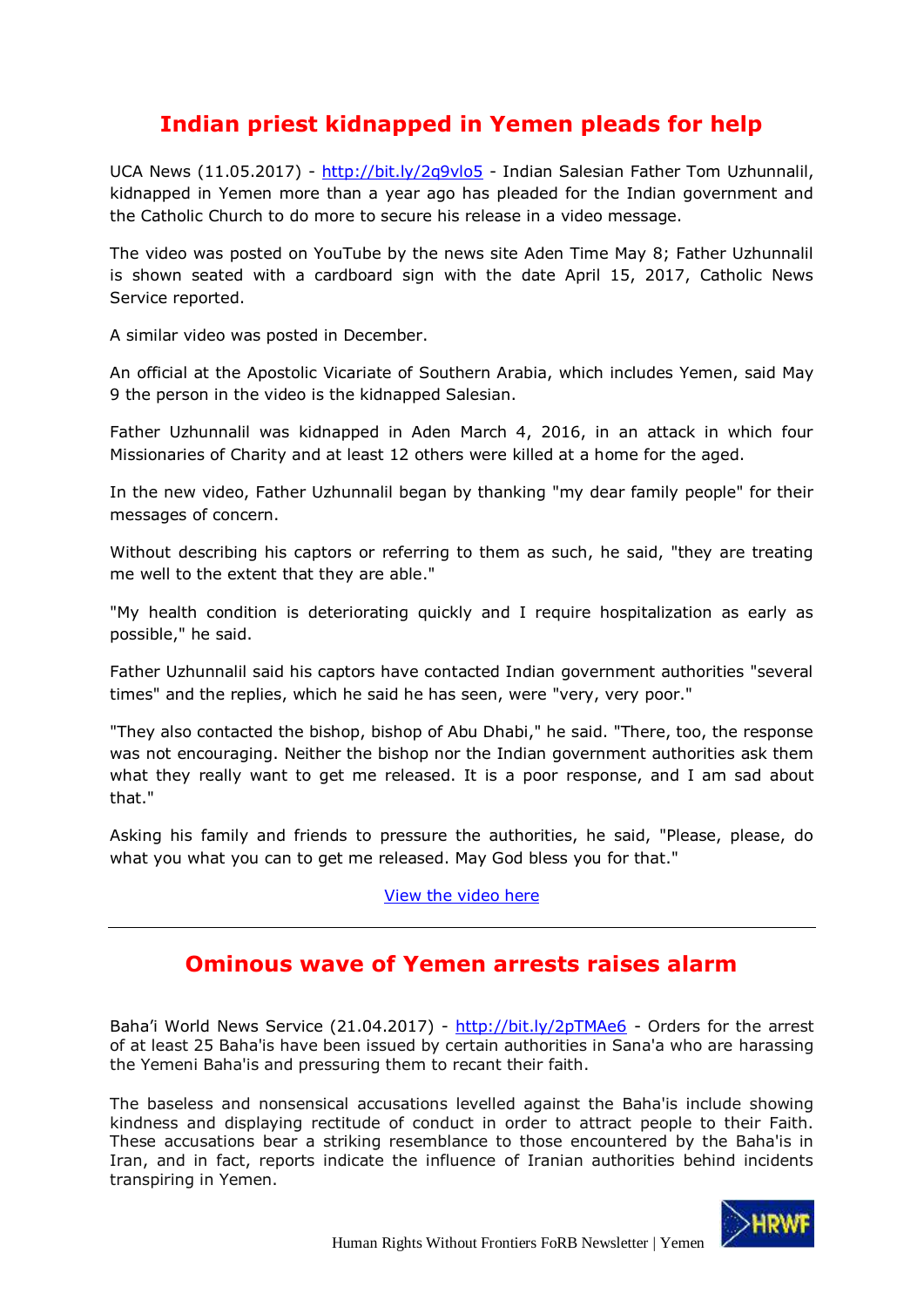Recent events constitute disturbing developments in a series of assaults heaped upon the Yemeni Baha'i community. These include the 2013 arrest and ongoing court case of Mr. Hamed bin Haydara, as well as the mass arrest of over 60 participants, half of whom were Baha'is, at an educational gathering in 2016. Mr. Kaiwan Qaderi, who was among those arrested, has been in prison for over eight months. Also, just weeks ago, an employee of the Red Cross who is a Baha'i was arrested on 5 April in Sana'a simply because of his faith.

"We call upon the international community to unitedly denounce these alarming and ominous actions undertaken by specific authorities in Yemen, including the National Security and the Prosecutor's Office and demand that they stop this recent wave of arrests and release the Baha'is in prison, who are in grave danger," said Bani Dugal, principal representative of the Baha'i International Community to the United Nations.

"Let us not," was her strong plea, "stand by and allow a case of tyranny and injustice against a religious community to unfold."

Immediately preceding the call for their arrest, on Monday 17 April, dozens of Baha'is received telephone calls between 10:30 p.m. and midnight and were told that they should appear in court the following morning. Aware of recent efforts to persecute the Baha'is and given that no official court order had been presented to them, the Baha'is agreed to send several lawyers in their stead.

However, one Baha'i, Mr. Badi'u'llah Sana'i, a prominent civil engineer in Yemen followed the advice given to him at his workplace and appeared at court on 18 April. He was immediately arrested, confirming the suspicion that the request for Baha'is to appear at court was a ploy for their arrest.

On 19 April, two additional Baha'is, including Mr. Walid Ayyash, a member of a prominent Yemeni tribe, were arrested by authorities as they were driving from the city of Ibb on route to Hudaydah. Their whereabouts are presently unknown and concerns are mounting as to their safety.

Many Baha'i families in Sana'a had to leave their homes in order to avoid being unjustly detained, including Mr. Haydara's wife, who has been fighting for his release for over three years while caring for their three daughters and is now herself on the list of those to be arrested.

During a turbulent period of civil conflict in Yemen in recent years, the members of the Baha'i community there have refused to side with one group or another and have instead endeavored to serve all people, placing particular emphasis on a youthful generation eager to dedicate its energies to the regeneration of their society.

Many Yemeni leaders from various factions have already expressed sympathy with the Baha'i community. Even amongst the Houthi authorities in Sana'a within whose jurisdiction these persecutions are taking place, some key figures, including a minister, have expressed dissatisfaction with the continuous persecution of the Baha'is, and some have even condemned these recent attacks through social media.

"We are confident in the support of many more fair-minded people of Yemen of whatever group or strata, who surely agree that the Baha'i community should be permitted to live alongside others and contribute to the betterment of their society, especially during such a difficult time for their country," said Ms. Dugal.

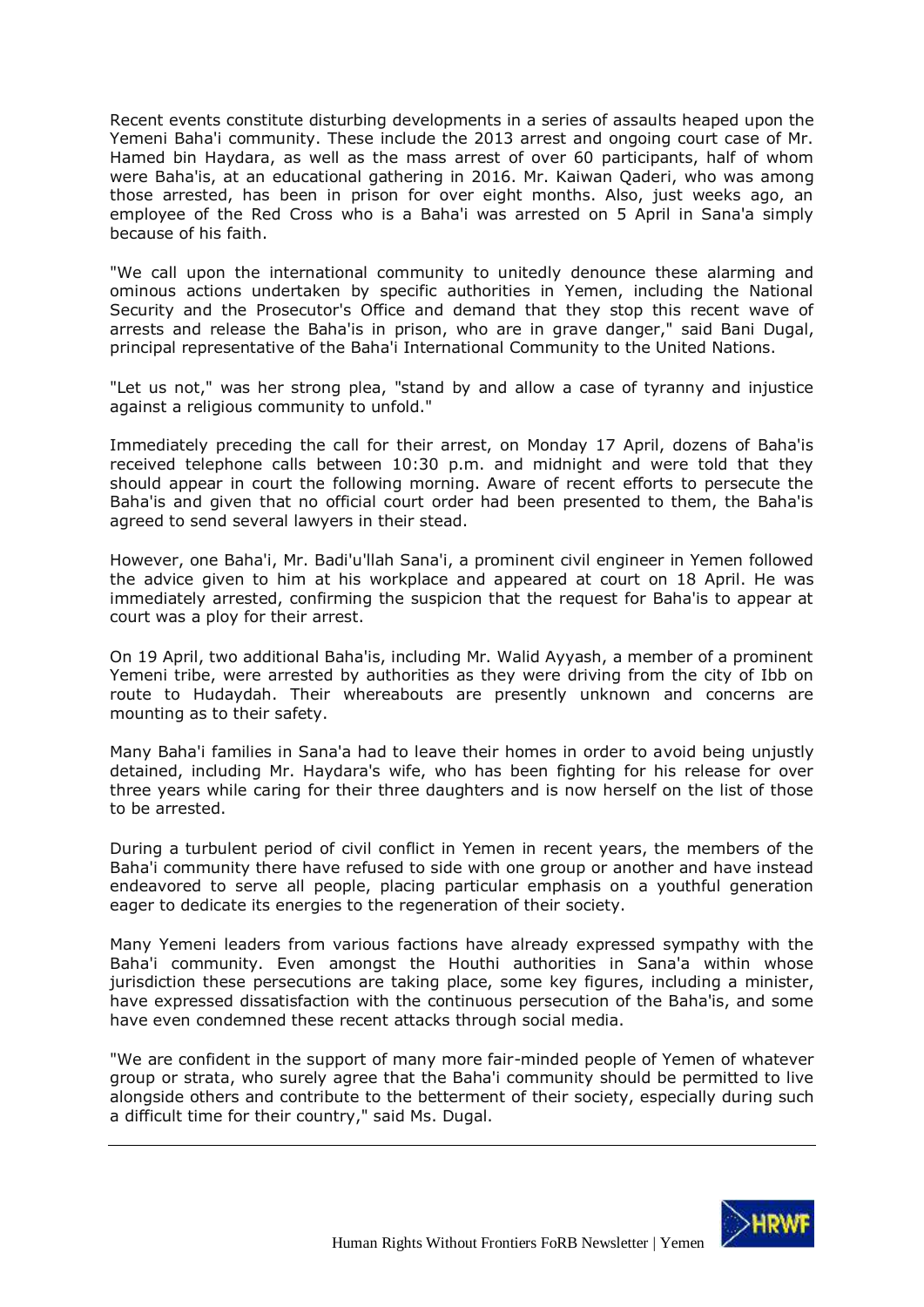# <span id="page-10-0"></span>**Criticised for not securing release of kidnapped priest in Yemen, Indian government says it 'told him not to go'**

World Watch Monitor (09.01.2017) - <http://bit.ly/2jXcESH> - India's Prime Minister Narendra Modi has come under fire from his political opponents for his failure to secure the release of an Indian Catholic priest kidnapped 10 months ago in Yemen by Islamic extremists. Now Modi's Deputy Foreign Minister, M. J. Akbar, has said the priest went to Yemen "ignoring the central government's orders not to go", even though he'd lived and worked in the country for 14 years.

A five-minute video message was published on 24 December on YouTube showing the priest, Fr. Tom Uzhunnalil, gasping for breath and appearing to read from a script. In it he said: "If I were a European priest, I would have been taken more seriously. I am from India. I am perhaps not considered as of much value." He claimed his captors have sent many messages to Indian President Pranab Mukherjee and Prime Minister Modi to no avail, and criticised the Catholic Church for not having negotiated his release.

Fr. Uzhunnalil, from the Salesian Order, was abducted on 4 March 2016 from a home for the elderly in the port city of Aden run by the Missionaries of Charity. Sixteen people, including four nuns, were murdered in the attack. It is not known when the video was recorded or where he has been held.

The day after the video emerged, the Catholic Bishop of the Arabia region, which includes Yemen, issued a statement, saying: "Since the day of the abduction of Fr. Tom, the Church has made countless appeals from the highest levels to secure his release, as well as made concrete efforts by way of working in close collaboration with both international and local diplomatic channels."

The statement from Bishop Paul Hinder, Apostolic Vicar of Southern Arabia, added that Bishop Hinder "is in touch with the different channels who are working and are leading the dialogues to secure a safe release. More details cannot be disclosed at this stage."

In the priest's home state of Kerala, the ruling Communist party pledged that its members would send Modi 50,000 postcards demanding the Government secure his release.

Meanwhile the opposition Congress party launched a petition on New Year's Day, also calling for the Government to intervene. "They are planning to collect thousands of signatures to the memorandum that will be presented to the Indian President, Pranab Mukherjee," V. A. Thomas, the priest's cousin, told World Watch Monitor on 4 January. He added that civil society and political parties are organising rallies in the Keralan town of Ramapuram this week to put pressure on the government.

He told World Watch Monitor today (9 Jan) that Fr. Tom had gone to Abu Dhabi, where he'd met his Bishop before he moved onto Yemen.

"The government is trying defend itself while it is saying also that it is doing its best. The [Deputy Foreign] Minister's statement is confusing to us," Thomas added.

After the video appeal made national news headlines, India's foreign minister Sushma Swaraj reiterated that the Government was doing its best to secure the priest's release. She tweeted: "I have seen the video from Father Tom. He is an Indian citizen and the life of every Indian is most precious."

In addition, the federal minister for minority affairs, Mukhtar Abbas Naqvi, visited Cardinal George Alencherry, head of the Syro-Malabar Church to which Fr. Uzhunnalil